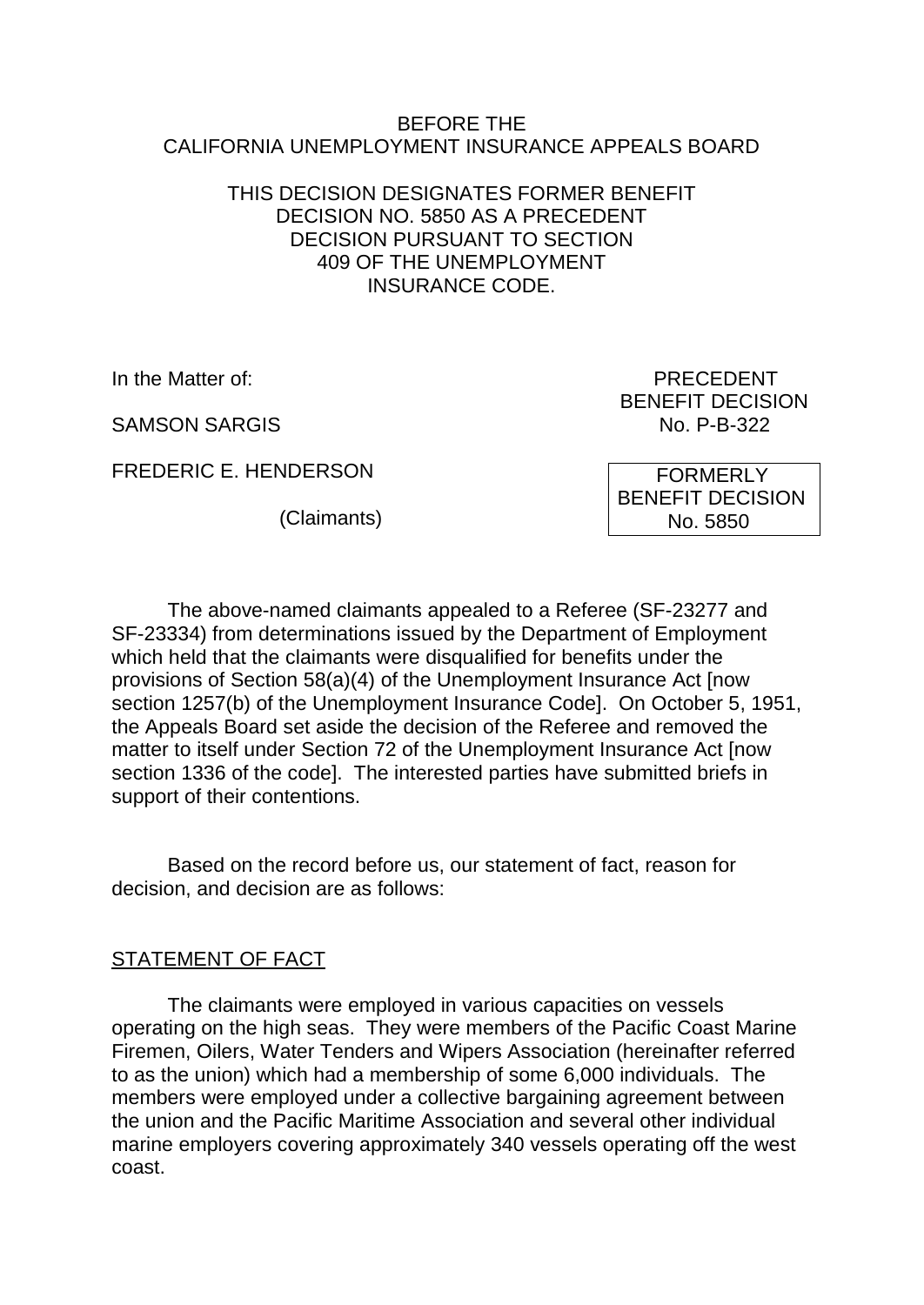#### P-B-322

On February 20, 1951, claimant Henderson registered for work and filed a claim for benefits in the San Francisco Maritime Office of the Department of Employment. On or about March 22, 1951, the claimant Sargis registered for work and reopened a claim previously filed by him on October 3, 1950, in the same office of the Department of Employment. Upon filing their claims for benefits each of the claimants indicated to the Department that he was registered for work through the hiring hall facilities of his union. On April 10, 1951, the Department offered the claimant Henderson a referral to work in his usual occupation with the Military Sea Transport Service (hereinafter referred to as MSTS) an agency of the Federal Government operated by the Navy. The claimant Henderson refused the referral whereupon the Department, on April 17, 1951, issued a determination disqualifying him for benefits for a five-week period beginning April 10, 1951, under the provisions of Section 58(a)(4) of the Act [now section 1257(b) of the code] on the ground that he without good cause had refused a referral to suitable employment. On April 5, 1951, the Department issued a similar determination disqualifying the claimant Sargis for a five-week period beginning April 5, 1951, on the ground that he without good cause refused a referral to work as an oiler with the MSTS.

The MSTS operates approximately thirty-one vessels of various categories from the west coast in the transportation of military personnel and cargo to military bases overseas. A directive of the Federal Government provides that the compensation of military transportation service marine employees be administered in accordance with the prevailing maritime rates and practices as nearly as consistent with the public interest. MSTS conducts a continuous survey of the pay scales and conditions of employment in the maritime industry by reviewing collective bargaining agreements in effect and by frequent consultation with employers of marine personnel. This is done for the purpose of adjusting and conforming pay scales and employment practices in the MSTS with private marine employment. At the time the referrals in issue were given the wage scale of the MSTS and the union scale governing the operation of private vessels were substantially the same. The majority of the engine room personnel received compensation at a base pay of \$248.50 per month in private employment and \$248.33 per month MSTS employment. The hours of employment, overtime rate and bonus rate and provisions were the same in both types of employment. Some minor differences existed as to the circumstances under which overtime was paid and under the collective bargaining agreements overtime compensation was paid in a few instances not provided for in the MSTS directive relative to remuneration. The collective bargaining agreements provided, among other things, for arbitration of grievances, renegotiations of wage scales and certain other enumerated fringe benefits as for example, travel pay to point of hire. Private employment also afforded the workers fourteen days vacation per year or pro rata thereof provided they remained in employment continuously with the same employer for a period of six months and \$6 a day maintenance and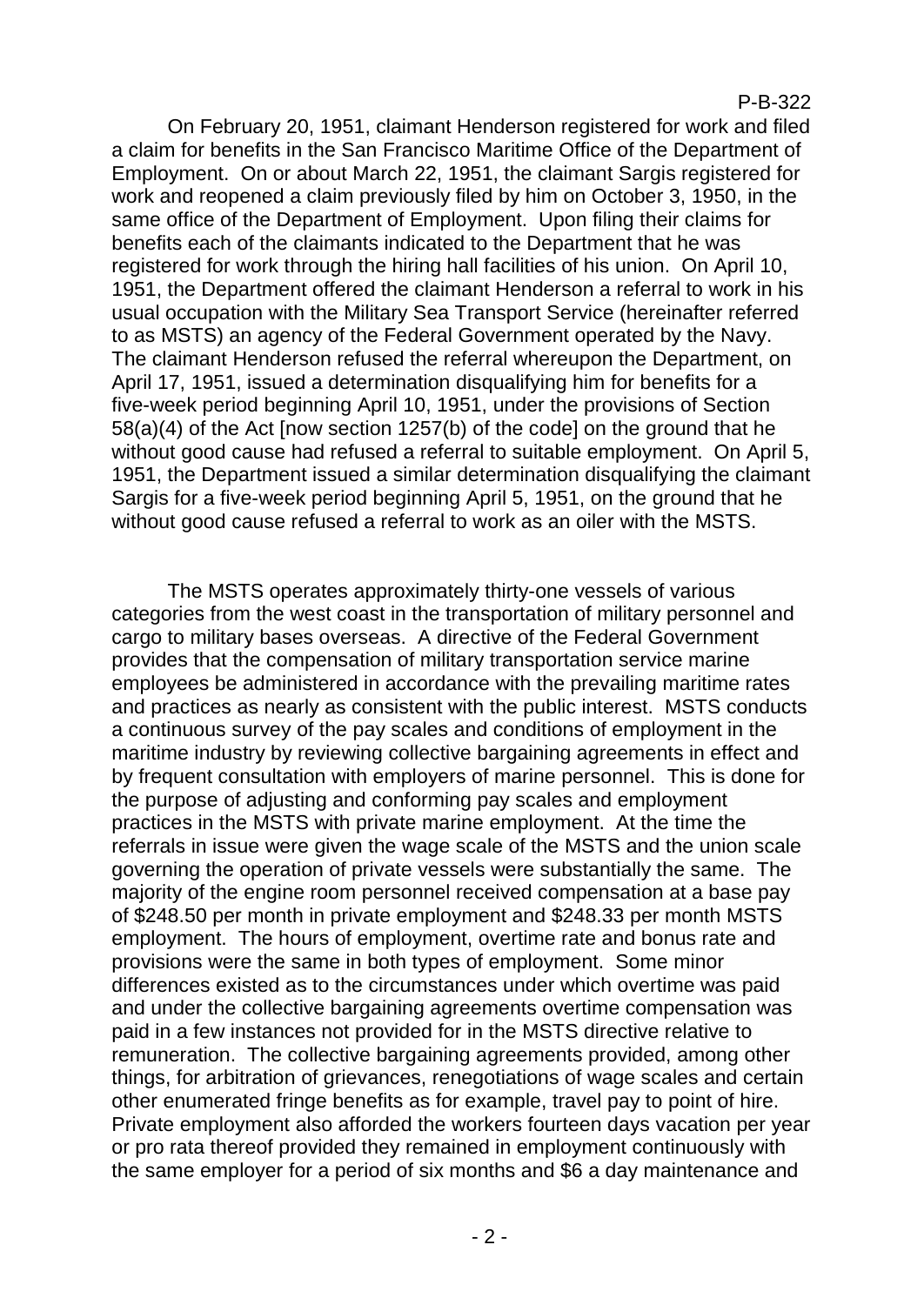cure pay. In addition the workers were covered by a \$1,500 insurance policy and a \$30 a week hospital allowance. MSTS affords the workers a procedure for adjustment of grievances between the parties and with a right to appeal to the several higher echelons of command up to the Secretary of the Navy. The workers in MSTS enjoy the benefits of civil service vacation rights amounting to two and one-third days per month, sick leave at the rate of one and one-fourth days per month, retirement benefits, free use of marine hospitals and steady year around employment. Similar protection for damages arising out of personal injury exists for the workers in both types of employment. Also, both afford the workers substantially the same quarters and food. The provisions relating to war risk insurance are common to both employments.

As a sample of comparative earnings the union, in behalf of the claimants, introduced in evidence the earnings of thirty-four members out of its 6,000, involving fifteen vessels out of some 340 under the collective bargaining agreement during the first quarter of 1951. Eight of these vessels operated in the Far East, three on coastwise runs and four on Alaska runs. No vessels were included from the South Pacific runs, the Hawaiian run or the South American run. Employment on the vessels of the Alaska run were admittedly not typical because most of the hiring occurred in Seattle and for the additional reason that the Alaska run is customarily unique in the high amount of overtime it affords the workers. With respect to this sample the evidence shows that the union members earned about 75.8% in excess of their base pay.

A sample of earnings of engine room personnel aboard four vessels operated by the MSTS during the period March 1, 1951, through May 15, 1951, indicates an average compensation over and above base pay of approximately 35%.

In either employment the amount of overtime compensation which any worker could reasonably anticipate is dependent upon the type of vessel, the nature of the cargo and the destination of the vessel.

A representative of the union testified that in accordance with the constitution and by-laws of the union its members could not accept employment with MSTS without the union's consent; that whether or not consent was given depended upon the shipping and employment situation at the particular time; that members of the union have been known to work for the MSTS. There is no evidence that the union ever disciplined any member for accepting employment with MSTS without the union's consent.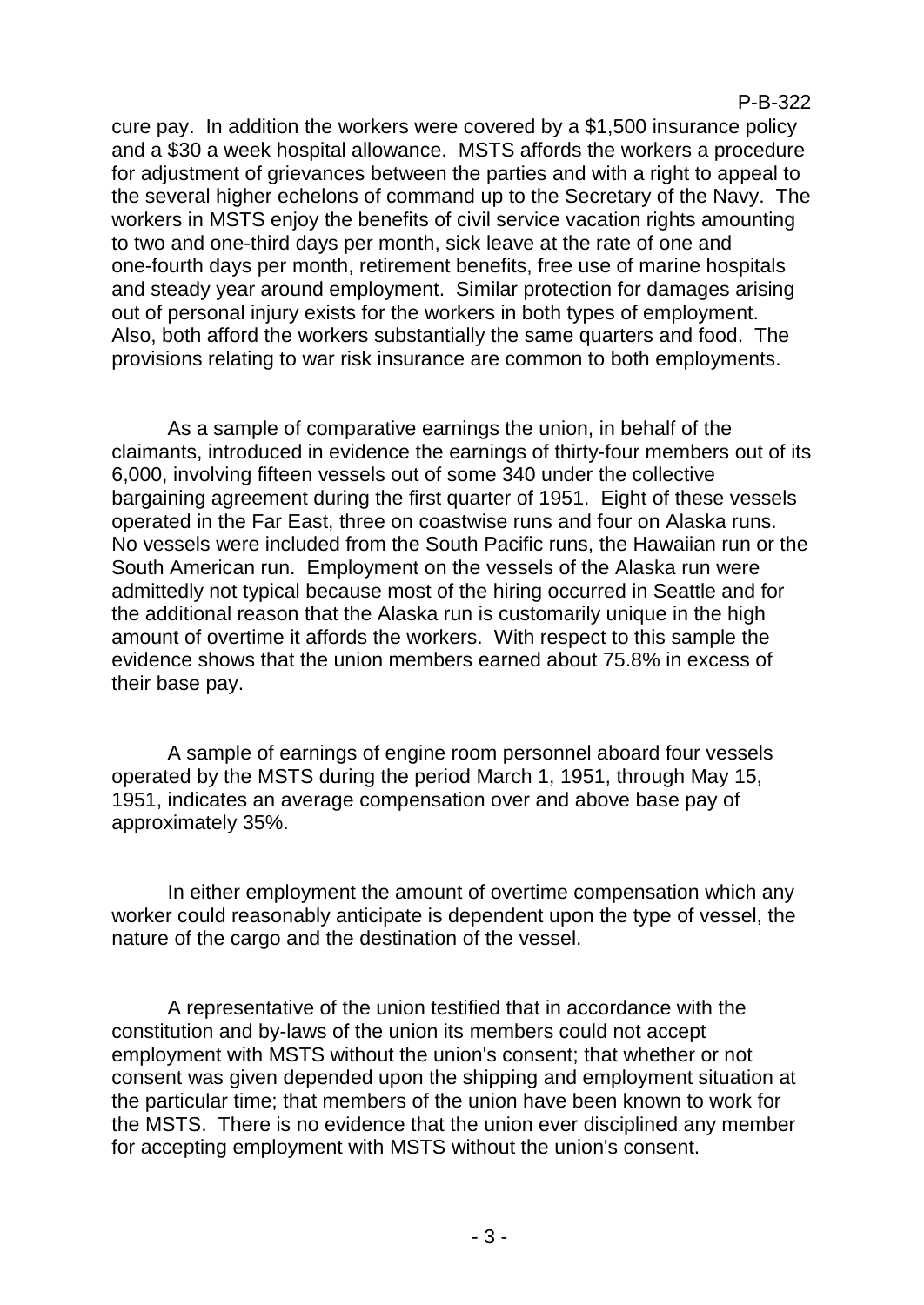The claimants in this case refused the referrals without attempting to secure such consent. At the time in question there were approximately 2,000 members in employment and approximately 4,000 "on the beach."

It is contended on behalf of the claimants that they had good cause for refusing the referrals in question in that the work afforded them substantially lower potential earnings, deprived them of certain fringe benefits guaranteed to them by the collective bargaining agreement, deprived them of the right to strike and exposed them to less favorable working conditions, particularly with respect to grievance procedure and wage negotiations. The claimants also contend and stress in their belief that their refusal of the referrals was with good cause in that the acceptance of employment with the MSTS would have exposed them to disciplinary action by the union.

# REASON FOR DECISION

Section 58 of the Unemployment Insurance Act [now section 1257(b) of the code] provides in part as follows

"(a) An individual shall be disqualified for benefits if:"

\* \* \*

"(4) He without good cause, has refused to accept suitable employment when offered to him, or failed to apply for suitable employment when notified by a public employment office."

Section 13 of the Unemployment Insurance Act [now sections 1258- 1259 of the code] provides in part as follows:

"(a) 'Suitable employment' means work in the individual's usual occupation or for which he is reasonably fitted, regardless of whether or not it is subject to this act.

"In determining whether the work is work for which the individual is reasonably fitted, the commission shall consider the degree of risk involved to his health, safety, and morals, his physical fitness and prior training, his experience and prior earnings, his length of unemployment and prospects for securing local work in his customary occupation, and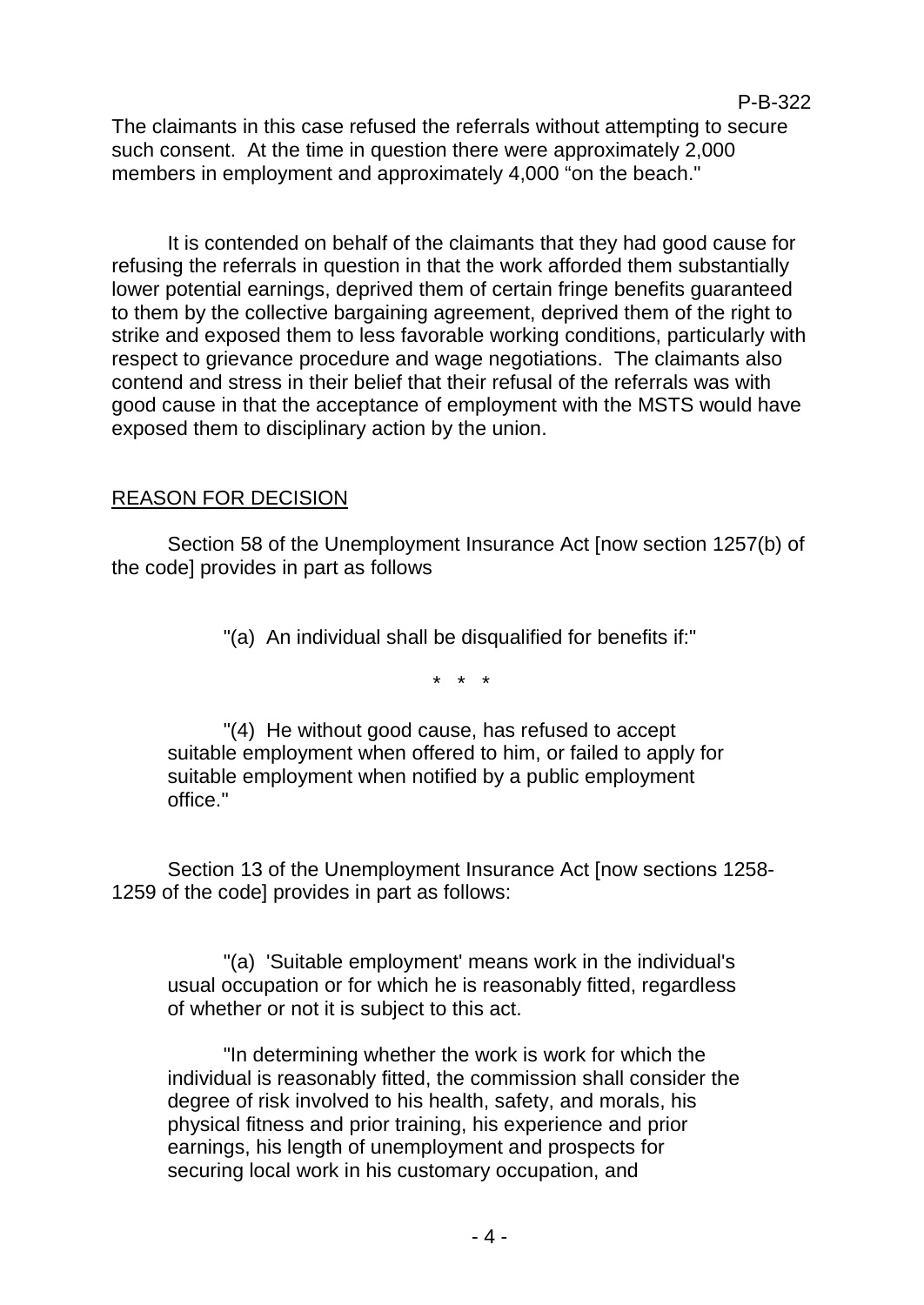the distance of the available work from his residence. Any work offered under such conditions is suitable if it gives to the individual wages at least equal to his weekly benefit amount for total unemployment.

"(b) Notwithstanding any other provision of this act, no work or employment shall be deemed suitable and benefits shall not be denied to any otherwise eligible and qualified individual for refusing new work under any of the following conditions:

\* \* \*

"(2) If the wages, hours, or other conditions of the work offered are substantially less favorable to the individual than those prevailing for similar work in the locality; . . ."

In the instant case the evidence establishes and it is not disputed that the claimants were referred to work in their usual occupations or for which they were reasonably fitted by reason of their prior training and experience. Employment with the Federal Government assured them of substantially the same hours, wage scale, overtime rate, bonus rate and provisions, and war risk insurance as employment with private shippers under contract with their union. We find nothing in the evidence with respect to the conditions of employment with the Military Sea Transport Service which would render such work substantially less favorable than similar work in the claimants' locality. Whatever fringe benefits the claimants might realize by virtue of working for private shippers under contract with the union are offset by the more advantageous conditions connected with Federal employment such as vacation pay, sick leave, retirement provisions and the important consideration of steady year around employment as distinguished from intermittent or uncertain employment with private shippers as indicated by the fact that approximately two thirds of the union membership were unemployed at or about the time in issue. Nor do we think that MSTS employment is rendered unsuitable by reason of the fact that the claimants would not enjoy the right to strike against the Federal Government. Since the right to strike against the government is barred by reason of sound public policy then by the same token it would be against public policy to hold government employment, suitable in other respects, unsuitable by reason of the loss of this right.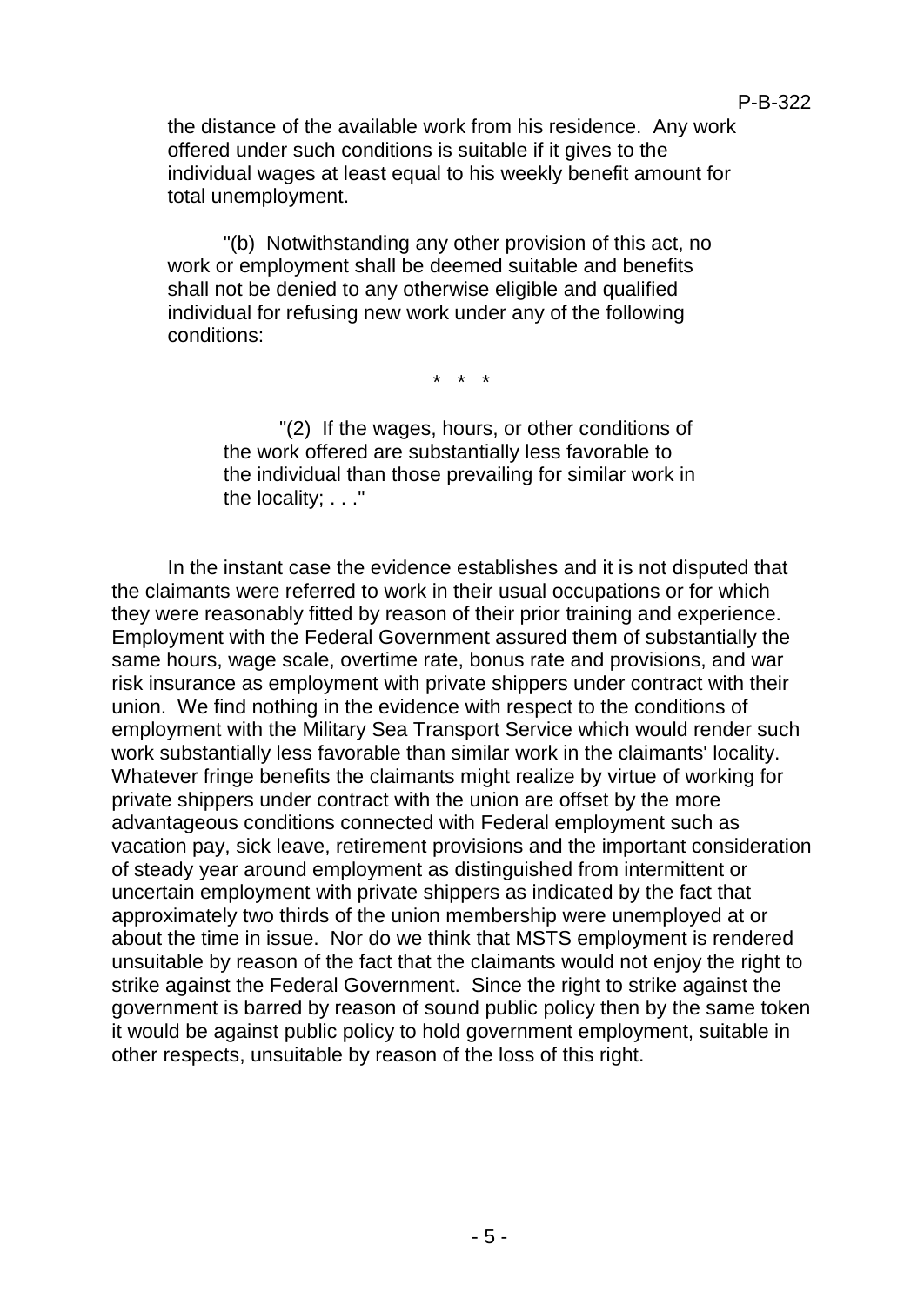#### P-B-322

The evidence further establishes that MSTS employment afforded the claimants a procedure for adjusting grievances and that the pay, hours, and overtime scales were subject to periodic adjustment to conform to the prevailing scales existing in the locality. Hence the claimants' contention that acceptance of the proffered employment would have deprived them of certain grievance procedures and rights to negotiate for wage increases set forth in the collective bargaining agreements with private shippers is without substance. In behalf of the claimants, great stress is laid upon the fact that their potential earnings with private shippers under contract with their union were substantially in excess of their potential earnings with the MSTS. This contention is predicated upon certain statistics and data submitted by the claimants' union to support their assertion that private employment affords them more opportunities for overtime. The evidence in support of this assertion is meager and inconclusive and establishes nothing more than that the amount of overtime pay which the claimants could have earned in either employment was a matter of speculation as it was dependent upon the type of vessel, cargo and destination. We are of the opinion that as long as the rate of pay for overtime was comparable the work was not rendered unsuitable because one position might have afforded more opportunities for overtime than another.

Considering the foregoing and applying the criteria set forth in Section 13(a) and (b) of the Act [now sections 1258-1259 of the code] we can reach no other conclusion but that the work to which the claimants were referred was suitable. The remaining issue before us is whether the claimants have established good cause within the meaning of Section 58(a)(4) of the Act [now section 1257(b) of the code] for refusing the referrals.

In Benefit Decision No. 5539, we held that a claimant had good cause for refusing nonunion work where acceptance of such work would have exposed him to probable suspension or expulsion from the union which in turn would have excluded him from approximately ninety percent of the available work in his regular occupation. The claimant, in the cited case, was personally willing to accept the proffered work but on contacting his union he was advised not to accept the work on penalty of disciplinary action. In the instant case there is no evidence that the claimants would have exposed themselves to disciplinary action by their union in the event they accepted the referrals in issue. Although the union representative testified that the acceptance of MSTS work would violate a provision of the constitution of the union he also admitted that members have been known to work for the MSTS and that he knew of no case where disciplinary action was taken; that the union's consent to such employment would depend upon the shipping and employment situation at the particular time. Considering the fact that in the instant case the claimants rejected the referrals without attempting to secure